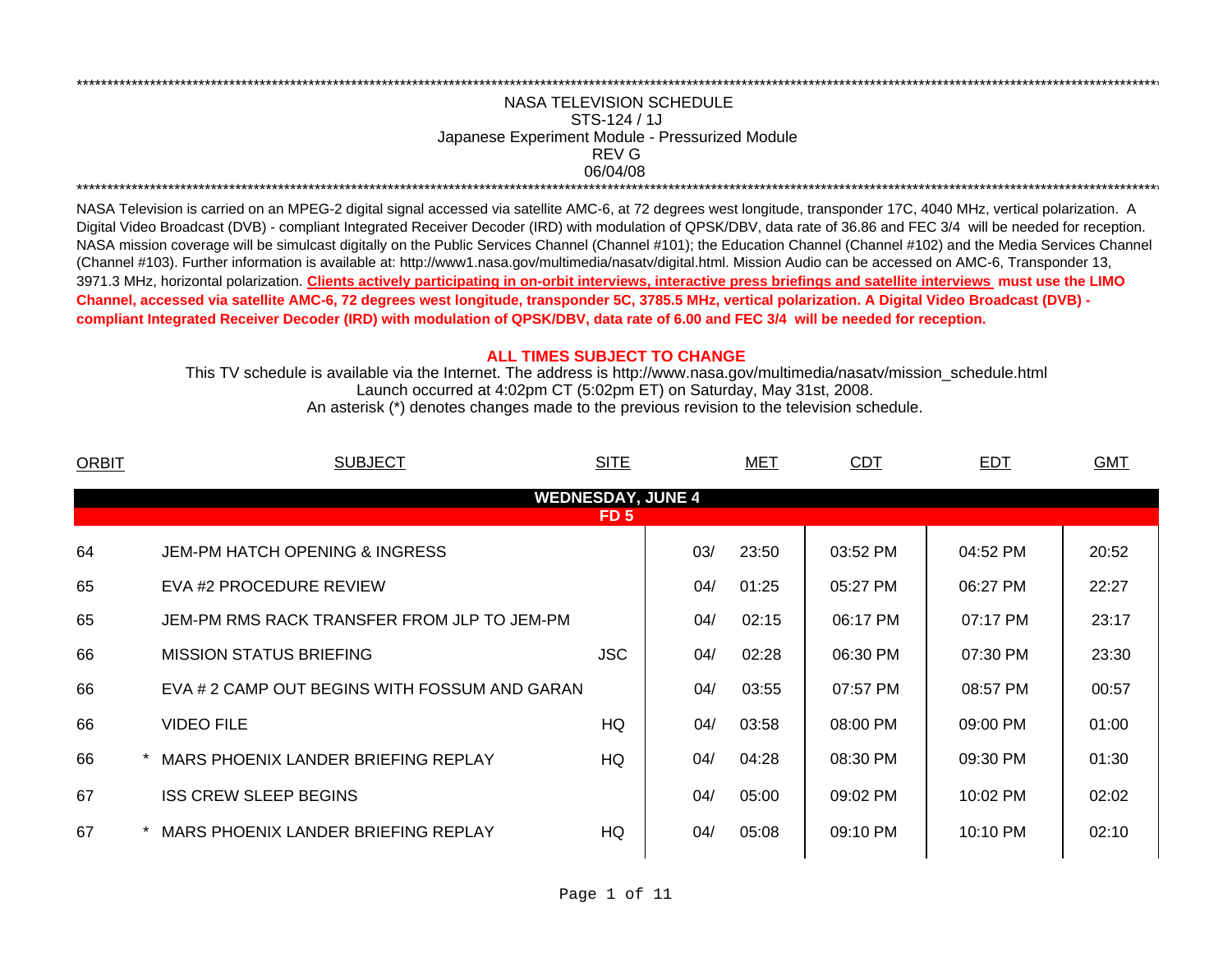| <b>ORBIT</b><br>68 | <b>SUBJECT</b><br>DISCOVERY CREW SLEEP BEGINS                        | <b>SITE</b>             | 04/ | <b>MET</b><br>05:30 | <b>CDT</b><br>09:32 PM | <b>EDT</b><br>10:32 PM | <b>GMT</b><br>02:32 |  |
|--------------------|----------------------------------------------------------------------|-------------------------|-----|---------------------|------------------------|------------------------|---------------------|--|
| 68                 | FLIGHT DAY 5 HIGHLIGHTS (replayed on the hour during<br>crew sleep)  | <b>JSC</b>              | 04/ | 05:58               | 10:00 PM               | 11:00 PM               | 03:00               |  |
|                    |                                                                      | <b>THURSDAY, JUNE 5</b> |     |                     |                        |                        |                     |  |
|                    |                                                                      | FD <sub>6</sub>         |     |                     |                        |                        |                     |  |
| 71                 | <b>ISS FLIGHT DIRECTOR UPDATE</b>                                    | <b>JSC</b>              | 04/ | 09:58               | 02:00 AM               | 03:00 AM               | 07:00               |  |
| 73                 | DISCOVERY / ISS CREW WAKE UP (begins FD 6)                           |                         | 04/ | 13:30               | 05:32 AM               | 06:32 AM               | 10:32               |  |
| 73                 | ISS FLIGHT DIRECTOR UPDATE REPLAY                                    | <b>JSC</b>              | 04/ | 13:58               | 06:00 AM               | 07:00 AM               | 11:00               |  |
| 73                 | EVA #2 PREPARATIONS RESUME                                           |                         | 04/ | 14:10               | 06:12 AM               | 07:12 AM               | 11:12               |  |
| 74                 | JEM-PM TRANSFERS AND OUTFITTING                                      |                         | 04/ | 15:45               | 07:47 AM               | 08:47 AM               | 12:47               |  |
| 76                 | EVA # 2 BEGINS                                                       |                         | 04/ | 18:30               | 10:32 AM               | 11:32 AM               | 15:32               |  |
| 76                 | INSTALLATION OF FORWARD AND AFT JTVE                                 |                         | 04/ | 19:05               | 11:07 AM               | 12:07 PM               | 16:07               |  |
| 77                 | REMOVAL OF JEM RMS COVER AND END EFFECTOR<br><b>MLI COVER</b>        |                         | 04/ | 19:55               | 11:57 AM               | 12:57 PM               | 16:57               |  |
| 77                 | JEM-PM POWER CHANNEL A ACTIVATION BEGINS                             |                         | 04/ | 20:25               | 12:27 PM               | 01:27 PM               | 17:27               |  |
| 78                 | HARMONY ZENITH BERTHING PORT PREPARATION                             |                         | 04/ | 20:55               | 12:57 PM               | 01:57 PM               | 17:57               |  |
| 78                 | INSTALLATION OF JEM-PM TRUNNION AND KEEL<br><b>COVERS</b>            |                         | 04/ | 21:20               | 01:22 PM               | 02:22 PM               | 18:22               |  |
| 79                 | ESP-3 NITROGEN TANK ASSEMBLY PREPARATION                             |                         | 04/ | 22:00               | 02:02 PM               | 03:02 PM               | 19:02               |  |
| 79                 | JLP EGRESS AND HATCH CLOSURE                                         |                         | 04/ | 22:55               | 02:57 PM               | 03:57 PM               | 19:57               |  |
| 79                 | PORT TRUSS CAMERA RETRIEVAL                                          |                         | 04/ | 23:30               | 03:32 PM               | 04:32 PM               | 20:32               |  |
| 80                 | HARMONY ZENITH PORT CONTROLLER PANEL<br><b>ASSEMBLY INSTALLATION</b> |                         | 05/ | 00:10               | 04:12 PM               | 05:12 PM               | 21:12               |  |
| 80                 | EVA # 2 ENDS                                                         |                         | 05/ | 01:00               | 05:02 PM               | 06:02 PM               | 22:02               |  |
|                    |                                                                      |                         |     |                     |                        |                        |                     |  |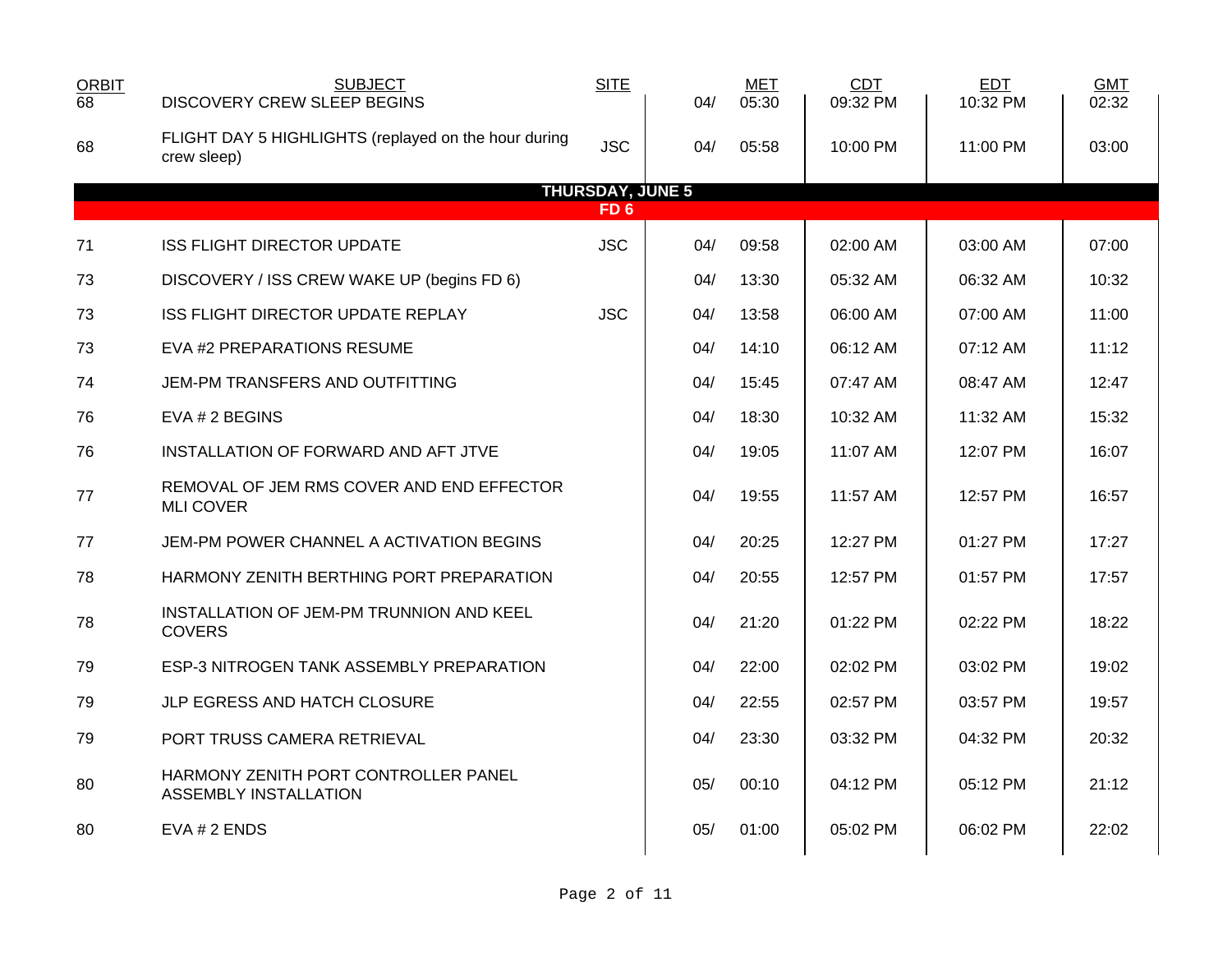| <b>ORBIT</b><br>82 | <b>SUBJECT</b><br><b>MISSION STATUS BRIEFING</b>                                       | <b>SITE</b><br><b>JSC</b> | 05/ | <b>MET</b><br>02:58 | <b>CDT</b><br>07:00 PM | <b>EDT</b><br>08:00 PM | <b>GMT</b><br>00:00 |
|--------------------|----------------------------------------------------------------------------------------|---------------------------|-----|---------------------|------------------------|------------------------|---------------------|
| 82                 | <b>VIDEO FILE</b>                                                                      | HQ                        | 05/ | 03:58               | 08:00 PM               | 09:00 PM               | 01:00               |
| 83                 | <b>ISS CREW SLEEP BEGINS</b>                                                           |                           | 05/ | 05:00               | 09:02 PM               | 10:02 PM               | 02:02               |
| 83                 | <b>DISCOVERY CREW SLEEP BEGINS</b>                                                     |                           | 05/ | 05:30               | 09:32 PM               | 10:32 PM               | 02:32               |
| 84                 | FLIGHT DAY 6 HIGHLIGHTS (replayed on the hour during<br>crew sleep)                    | <b>JSC</b>                | 05/ | 05:58               | 10:00 PM               | 11:00 PM               | 03:00               |
|                    |                                                                                        | <b>FRIDAY, JUNE 6</b>     |     |                     |                        |                        |                     |
|                    |                                                                                        | FD <sub>7</sub>           |     |                     |                        |                        |                     |
| 86                 | <b>ISS FLIGHT DIRECTOR UPDATE</b>                                                      |                           | 05/ | 09:58               | 02:00 AM               | 03:00 AM               | 07:00               |
| 89                 | DISCOVERY / ISS CREW WAKE UP (begins FD 7)                                             |                           | 05/ | 13:30               | 05:32 AM               | 06:32 AM               | 10:32               |
| 89                 | ISS FLIGHT DIRECTOR UPDATE REPLAY                                                      | <b>JSC</b>                | 05/ | 13:58               | 06:00 AM               | 07:00 AM               | 11:00               |
| 91                 | JLP VESTIBULE CONFIGURATION AND DEMATE                                                 |                           | 05/ | 16:40               | 08:42 AM               | 09:42 AM               | 13:42               |
| 92                 | JLP VESTIBULE DEPRESSURIZATION                                                         |                           | 05/ | 19:10               | 11:12 AM               | 12:12 PM               | 16:12               |
| 93                 | LIVE INTERVIEWS WITH KMSB-TV, NATIONAL PUBLIC<br>RADIO AND ASSOCIATED PRESS TELEVISION | <b>ISS KU</b>             | 05/ | 19:10               | 11:12 AM               | 12:12 PM               | 16:12               |
| 93                 | <b>SSRMS GRAPPLE OF JLP</b>                                                            |                           | 05/ | 21:00               | 01:02 PM               | 02:02 PM               | 18:02               |
| 94                 | JLP UNBERTH FROM HARMONY ZENITH PORT                                                   |                           | 05/ | 21:55               | 01:57 PM               | 02:57 PM               | 18:57               |
| 94                 | JLP INSTALLATION ON JEM-PM ZENITH PORT BEGINS                                          |                           | 05/ | 22:35               | 02:37 PM               | 03:37 PM               | 19:37               |
| 96                 | JLP VESTIBULE LEAK CHECK                                                               |                           | 06/ | 00:55               | 04:57 PM               | 05:57 PM               | 21:57               |
| 97                 | JEM RMS FINAL ACTIVATION BEGINS                                                        |                           | 06/ | 01:55               | 05:57 PM               | 06:57 PM               | 22:57               |
| 97                 | <b>VIDEO FILE</b>                                                                      | HQ                        | 06/ | 01:58               | 06:00 PM               | 07:00 PM               | 23:00               |
| 95                 | <b>MISSION STATUS BRIEFING</b>                                                         | <b>JSC</b>                | 05/ | 02:28               | 06:30 PM               | 07:30 PM               | 23:30               |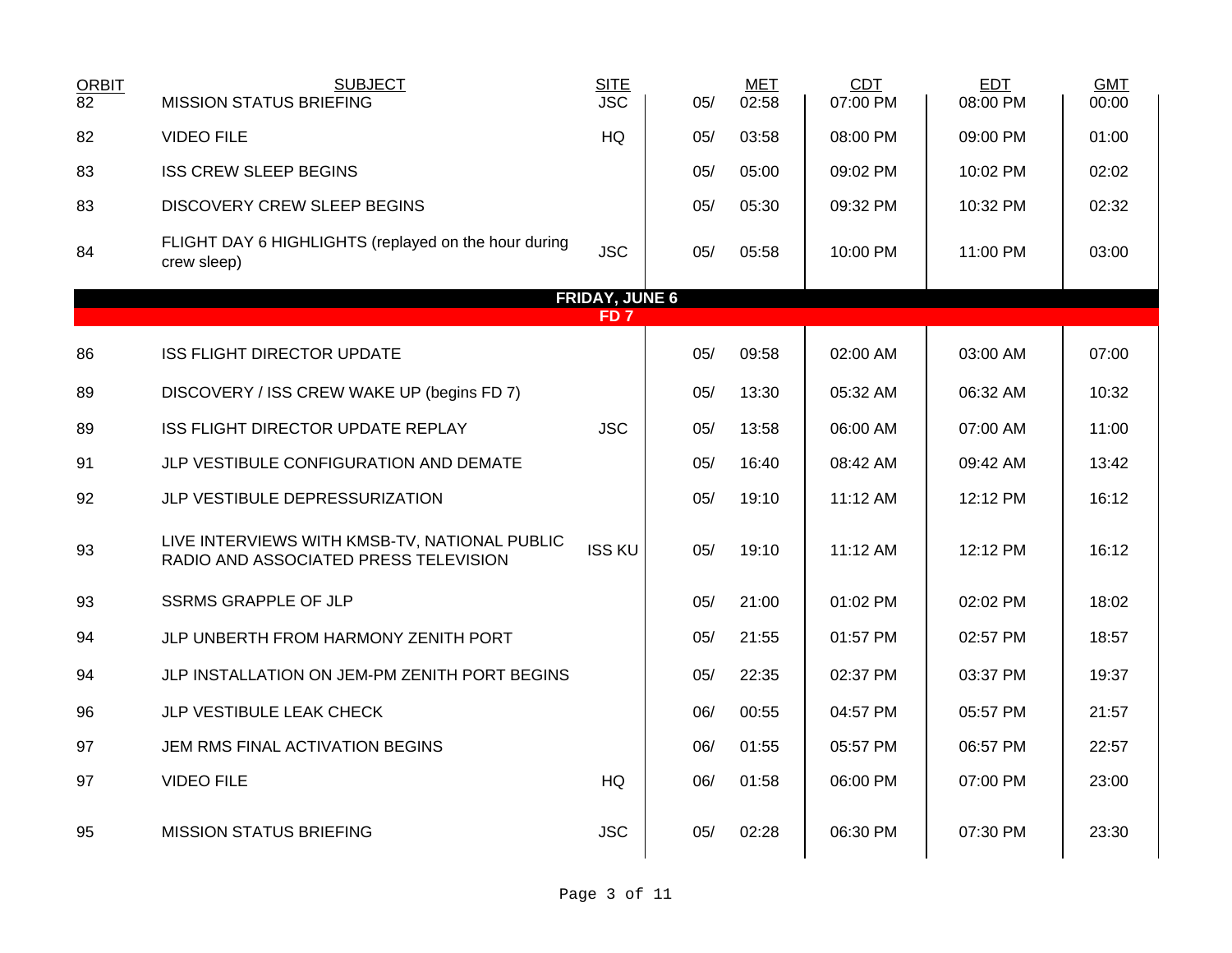| <b>ORBIT</b><br>98 | <b>SUBJECT</b><br><b>ISS CREW SLEEP BEGINS</b>                      | <b>SITE</b>             | 06/ | <b>MET</b><br>04:30 | <b>CDT</b><br>08:32 PM | <b>EDT</b><br>09:32 PM | <b>GMT</b><br>01:32 |  |
|--------------------|---------------------------------------------------------------------|-------------------------|-----|---------------------|------------------------|------------------------|---------------------|--|
| 99                 | <b>DISCOVERY CREW SLEEP BEGINS</b>                                  |                         | 06/ | 05:00               | 09:02 PM               | 10:02 PM               | 02:02               |  |
| 99                 | FLIGHT DAY 7 HIGHLIGHTS (replayed on the hour during<br>crew sleep) | <b>JSC</b>              | 06/ | 05:58               | 10:00 PM               | 11:00 PM               | 03:00               |  |
|                    |                                                                     | <b>SATURDAY, JUNE 7</b> |     |                     |                        |                        |                     |  |
|                    |                                                                     | FD <sub>8</sub>         |     |                     |                        |                        |                     |  |
| 102                | <b>ISS FLIGHT DIRECTOR UPDATE</b>                                   | <b>JSC</b>              | 06/ | 09:58               | 02:00 AM               | 03:00 AM               | 07:00               |  |
| 104                | DISCOVERY / ISS CREW WAKE UP (begins FD 8)                          |                         | 06/ | 13:00               | 05:02 AM               | 06:02 AM               | 10:02               |  |
| 105                | ISS FLIGHT DIRECTOR UPDATE REPLAY                                   | <b>JSC</b>              | 06/ | 13:58               | 06:00 AM               | 07:00 AM               | 11:00               |  |
| 107                | JEM RMS HOLD / RELEASE MECHANISM INITIAL<br><b>RELEASE TEST</b>     |                         | 06/ | 18:15               | 10:17 AM               | 11:17 AM               | 15:17               |  |
| 108                | JEM RMS INITIAL DEPLOY                                              |                         | 06/ | 19:15               | 11:17 AM               | 12:17 PM               | 16:17               |  |
| 109                | LIVE INTERVIEWS WITH CNN, WCBS-TV, AND WDAY-<br><b>TV</b>           | <b>ISS KU</b>           | 06/ | 20:55               | 12:57 PM               | 01:57 PM               | 17:57               |  |
| 110                | JLP VESTIBULE OUTFITTING                                            |                         | 06/ | 22:15               | 02:17 PM               | 03:17 PM               | 19:17               |  |
| 111                | EVA #3 PROCEDURE REVIEW                                             |                         | 07/ | 00:25               | 04:27 PM               | 05:27 PM               | 21:27               |  |
| 112                | <b>JAXA VIP EVENT</b>                                               | <b>ISS KU</b>           | 07/ | 02:00               | 06:02 PM               | 07:02 PM               | 23:02               |  |
| 112                | <b>MISSION STATUS BRIEFING</b>                                      | <b>JSC</b>              | 07/ | 02:28               | 06:30 PM               | 07:30 PM               | 23:30               |  |
| 113                | EVA #3 CAMPOUT WITH FOSSUM AND GARAN                                |                         | 07/ | 02:55               | 06:57 PM               | 07:57 PM               | 23:57               |  |
| 114                | <b>ISS CREW SLEEP BEGINS</b>                                        |                         | 07/ | 04:00               | 08:02 PM               | 09:02 PM               | 01:02               |  |
| 114                | <b>DISCOVERY CREW SLEEP BEGINS</b>                                  |                         | 07/ | 04:30               | 08:32 PM               | 09:32 PM               | 01:32               |  |
| 114                | FLIGHT DAY 8 HIGHLIGHTS (replayed on the hour during<br>crew sleep) | <b>JSC</b>              | 07/ | 04:58               | 09:00 PM               | 10:00 PM               | 02:00               |  |
|                    |                                                                     |                         |     |                     |                        |                        |                     |  |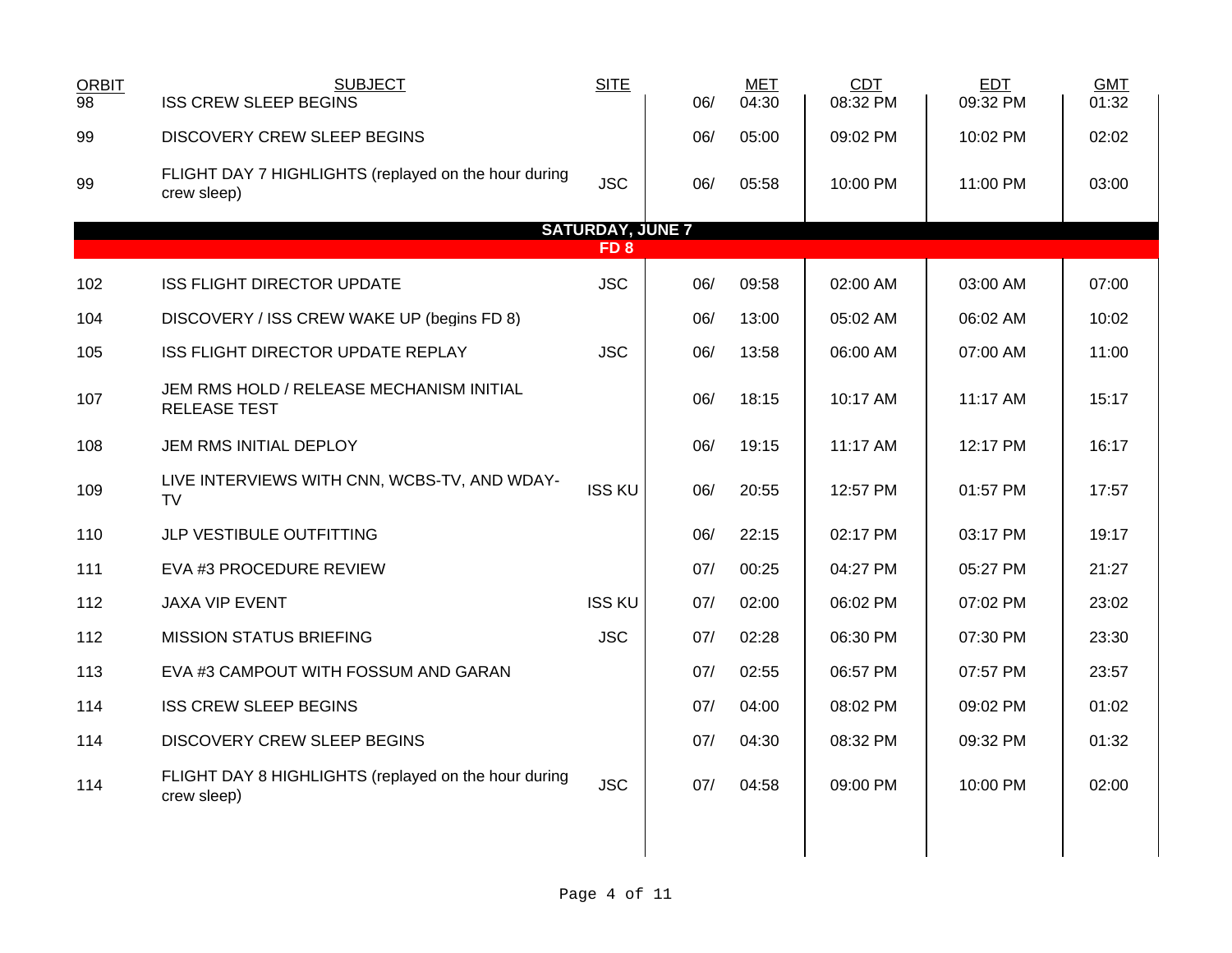| <b>ORBIT</b> | <b>SUBJECT</b>                                                      | <b>SITE</b>           |     | <b>MET</b> | CDT      | <b>EDT</b> | <b>GMT</b> |
|--------------|---------------------------------------------------------------------|-----------------------|-----|------------|----------|------------|------------|
|              |                                                                     | <b>SUNDAY, JUNE 8</b> |     |            |          |            |            |
|              |                                                                     | FD <sub>9</sub>       |     |            |          |            |            |
| 117          | <b>ISS FLIGHT DIRECTOR UPDATE</b>                                   | <b>JSC</b>            | 07/ | 09:28      | 01:30 AM | 02:30 AM   | 06:30      |
| 119          | DISCOVERY / ISS CREW WAKE UP (begins FD 9)                          |                       | 07/ | 12:30      | 04:32 AM | 05:32 AM   | 09:32      |
| 120          | ISS FLIGHT DIRECTOR UPDATE REPLAY                                   | <b>JSC</b>            | 07/ | 12:58      | 05:00 AM | 06:00 AM   | 10:00      |
| 120          | EVA #3 PREPARATIONS RESUME                                          |                       | 07/ | 13:10      | 05:12 AM | 06:12 AM   | 10:12      |
| 123          | EVA #3 BEGINS                                                       |                       | 07/ | 17:30      | 09:32 AM | 10:32 AM   | 14:32      |
| 123          | OLD S1 NTA REMOVAL / NEW NTA RETRIEVAL FROM<br>ESP-3                |                       | 07/ | 18:05      | 10:07 AM | 11:07 AM   | 15:07      |
| 124          | <b>NEW S1 NTA INSTALLATION</b>                                      |                       | 07/ | 19:25      | 11:27 AM | 12:27 PM   | 16:27      |
| 124          | JEM RMS MLI REMOVAL AND LAUNCH LOCK<br><b>RETRIEVAL</b>             |                       | 07/ | 20:25      | 12:27 PM | 01:27 PM   | 17:27      |
| 125          | PORT TRUSS CAMERA INSTALLATION                                      |                       | 07/ | 21:40      | 01:42 PM | 02:42 PM   | 18:42      |
| 127          | EVA #3 ENDS                                                         |                       | 07/ | 23:50      | 03:52 PM | 04:52 PM   | 20:52      |
| 128          | <b>MISSION STATUS BRIEFING</b>                                      | <b>JSC</b>            | 08/ | 01:58      | 06:00 PM | 07:00 PM   | 23:00      |
| 129          | <b>ISS CREW SLEEP BEGINS</b>                                        |                       | 08/ | 03:30      | 07:32 PM | 08:32 PM   | 00:32      |
| 130          | <b>DISCOVERY CREW SLEEP BEGINS</b>                                  |                       | 08/ | 04:00      | 08:02 PM | 09:02 PM   | 01:02      |
| 130          | FLIGHT DAY 9 HIGHLIGHTS (replayed on the hour during<br>crew sleep) | <b>JSC</b>            | 08/ | 04:58      | 09:00 PM | 10:00 PM   | 02:00      |
|              |                                                                     | <b>MONDAY, JUNE 9</b> |     |            |          |            |            |
|              |                                                                     | <b>FD 10</b>          |     |            |          |            |            |
| 133          | <b>ISS FLIGHT DIRECTOR UPDATE</b>                                   | <b>JSC</b>            | 08/ | 08:58      | 01:00 AM | 02:00 AM   | 06:00      |
| 135          | DISCOVERY / ISS CREW WAKE UP (begins FD 10)                         |                       | 08/ | 12:00      | 04:02 AM | 05:02 AM   | 09:02      |
| 135          | ISS FLIGHT DIRECTOR UPDATE REPLAY                                   | <b>JSC</b>            | 08/ | 12:58      | 05:00 AM | 06:00 AM   | 10:00      |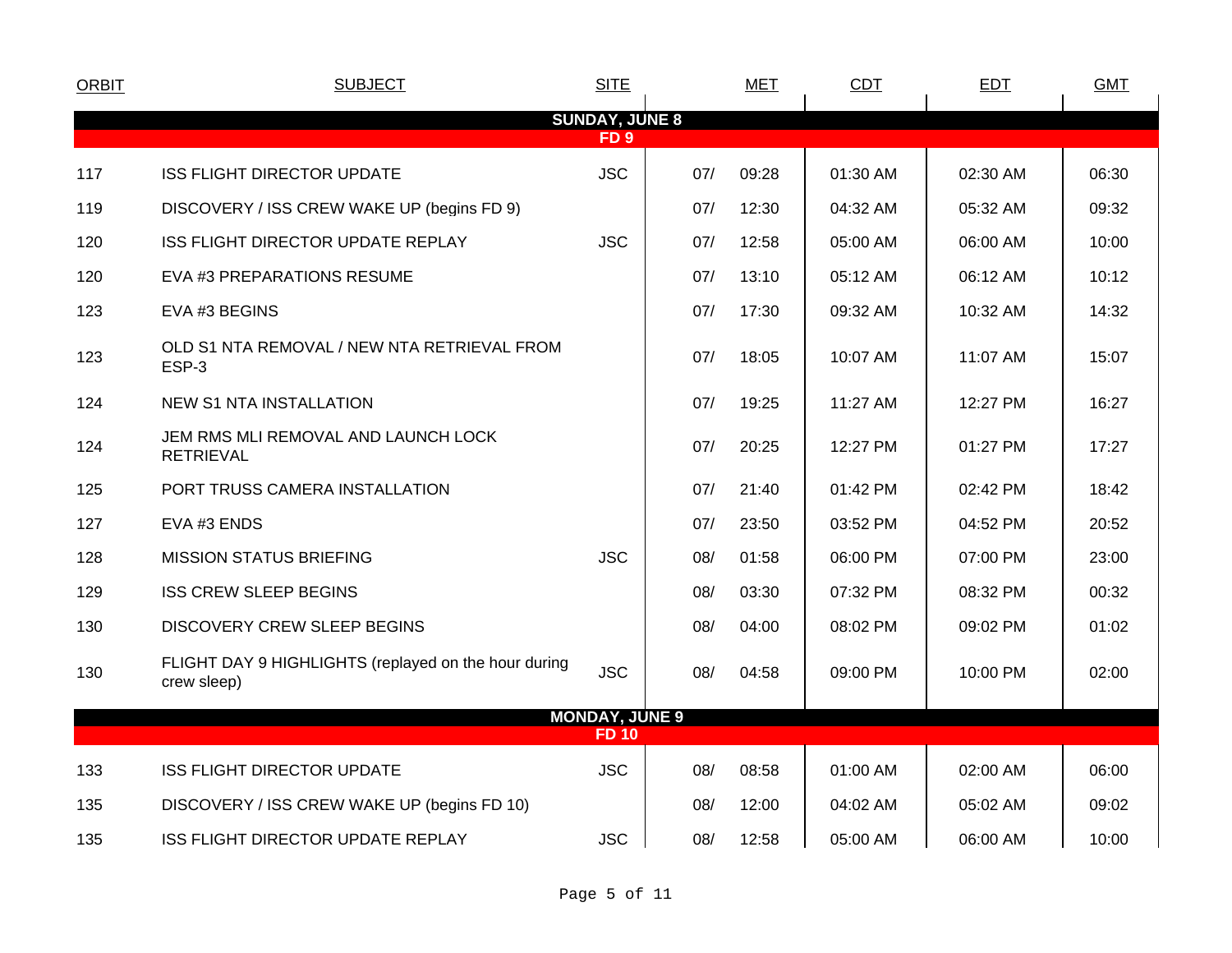| ORBIT | <b>SUBJECT</b>                                                          | <b>SITE</b>                             |     | <b>MET</b> | <b>CDT</b> | <b>EDT</b> | <b>GMT</b> |
|-------|-------------------------------------------------------------------------|-----------------------------------------|-----|------------|------------|------------|------------|
| 137   | JEM RMS FINAL DEPLOY                                                    |                                         | 08/ | 15:05      | 07:07 AM   | 08:07 AM   | 12:07      |
| 137   | JEM RMS MANEUVER TO STOW POSITION                                       |                                         | 08/ | 15:35      | 07:37 AM   | 08:37 AM   | 12:37      |
| 138   | JEM RMS BRAKE CHECK OUT                                                 |                                         | 08/ | 16:25      | 08:27 AM   | 09:27 AM   | 13:27      |
| 140   | BATTERY CHARGER MODULE REPLACEMENT IN<br><b>QUEST AIRLOCK</b>           |                                         | 08/ | 19:15      | 11:17 AM   | 12:17 PM   | 16:17      |
| 140   | JLP VESTIBULE OUTFITTING                                                |                                         | 08/ | 19:40      | 11:42 AM   | 12:42 PM   | 16:42      |
| 141   | JLP INGRESS AND LOGISTICS TRANSFER                                      |                                         | 08/ | 21:20      | 01:22 PM   | 02:22 PM   | 18:22      |
| 143   | JOINT CREW NEWS CONFERENCE                                              | <b>ISS KU</b>                           | 09/ | 00:00      | 04:02 PM   | 05:02 PM   | 21:02      |
| 143   | <b>VIDEO FILE</b>                                                       | <b>HQ</b>                               | 09/ | 00:58      | 05:00 PM   | 06:00 PM   | 22:00      |
| 144   | <b>MISSION STATUS BRIEFING</b>                                          | <b>JSC</b>                              | 09/ | 01:28      | 05:30 PM   | 06:30 PM   | 22:30      |
| 144   | JOINT CREW NEWS CONFERENCE REPLAY WITH<br><b>ENGLISH INTERPRETATION</b> | <b>JSC</b>                              | 09/ | 02:28      | 06:30 PM   | 07:30 PM   | 23:30      |
| 145   | <b>ISS CREW SLEEP BEGINS</b>                                            |                                         | 09/ | 03:00      | 07:02 PM   | 08:02 PM   | 00:02      |
| 145   | <b>DISCOVERY CREW SLEEP BEGINS</b>                                      |                                         | 09/ | 03:30      | 07:32 PM   | 08:32 PM   | 00:32      |
| 146   | FLIGHT DAY 10 HIGHLIGHTS (replayed on the hour during<br>crew sleep)    | <b>JSC</b>                              | 09/ | 03:58      | 08:00 PM   | 09:00 PM   | 01:00      |
|       |                                                                         | <b>TUESDAY, JUNE 10</b><br><b>FD 11</b> |     |            |            |            |            |
| 149   | <b>ISS FLIGHT DIRECTOR UPDATE</b>                                       | <b>JSC</b>                              | 09/ | 08:58      | 01:00 AM   | 02:00 AM   | 06:00      |
| 150   | DISCOVERY / ISS CREW WAKE UP (begins FD 11)                             |                                         | 09/ | 11:30      | 03:32 AM   | 04:32 AM   | 08:32      |
| 151   | ISS FLIGHT DIRECTOR UPDATE REPLAY                                       | <b>JSC</b>                              | 09/ | 12:58      | 05:00 AM   | 06:00 AM   | 10:00      |
| 153   | JEM RMS BACKUP DRIVE SYSTEM SETUP                                       |                                         | 09/ | 15:10      | 07:12 AM   | 08:12 AM   | 12:12      |
| 155   | <b>VIDEO FILE</b>                                                       | <b>HQ</b>                               | 09/ | 18:58      | 11:00 AM   | 12:00 PM   | 16:00      |
|       |                                                                         |                                         |     |            |            |            |            |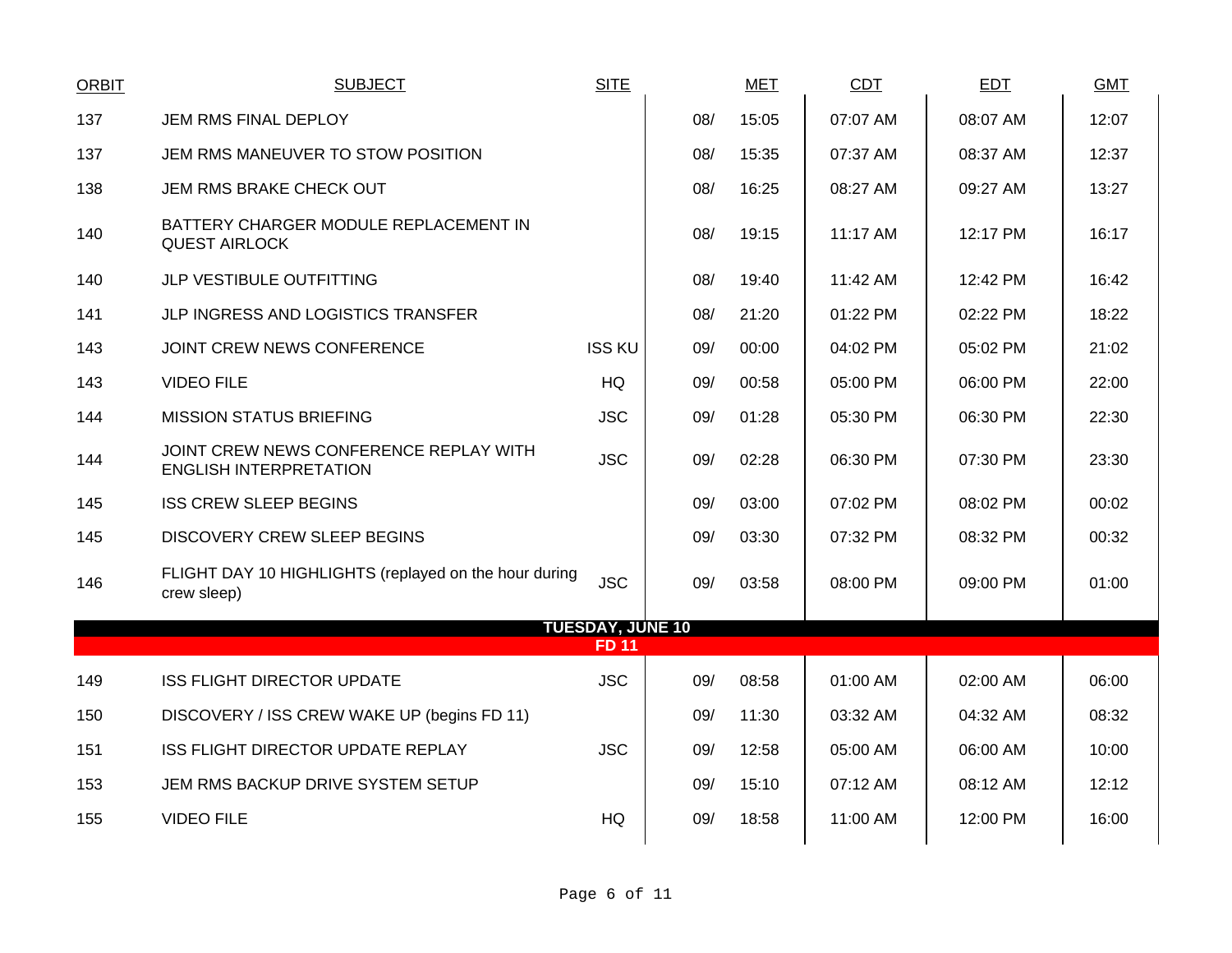| <b>ORBIT</b><br>156       | <b>SUBJECT</b><br>OFF DUTY PERIOD BEGINS                             | <b>SITE</b>   | 09/ | <b>MET</b><br>20:10 | CDT<br>12:12 PM | <b>EDT</b><br>01:12 PM | <b>GMT</b><br>17:12 |  |  |  |  |  |
|---------------------------|----------------------------------------------------------------------|---------------|-----|---------------------|-----------------|------------------------|---------------------|--|--|--|--|--|
| 156                       | LIVE INTERVIEWS WITH NBC NEWS, KGO RADIO, AND<br>FOX NEWS RADIO      | <b>ISS KU</b> | 09/ | 20:20               | 12:22 PM        | 01:22 PM               | 17:22               |  |  |  |  |  |
| 157                       | <b>MISSION STATUS BRIEFING</b>                                       | <b>JSC</b>    | 09/ | 21:28               | 01:30 PM        | 02:30 PM               | 18:30               |  |  |  |  |  |
| 158                       | <b>FAREWELL AND HATCH CLOSURE</b>                                    |               | 09/ | 22:55               | 02:57 PM        | 03:57 PM               | 19:57               |  |  |  |  |  |
| 158                       | ODS LEAK CHECK / RENDEZVOUS TOOL CHECKOUT                            |               | 09/ | 23:30               | 03:32 PM        | 04:32 PM               | 20:32               |  |  |  |  |  |
| 160                       | <b>ISS CREW SLEEP BEGINS</b>                                         |               | 10/ | 02:30               | 06:32 PM        | 07:32 PM               | 23:32               |  |  |  |  |  |
| 161                       | <b>DISCOVERY CREW SLEEP BEGINS</b>                                   |               | 10/ | 03:00               | 07:02 PM        | 08:02 PM               | 00:02               |  |  |  |  |  |
| 162                       | FLIGHT DAY 11 HIGHLIGHTS (replayed on the hour during<br>crew sleep) | <b>JSC</b>    | 10/ | 03:58               | 08:00 PM        | 09:00 PM               | 01:00               |  |  |  |  |  |
| <b>WEDNESDAY, JUNE 11</b> |                                                                      |               |     |                     |                 |                        |                     |  |  |  |  |  |
|                           |                                                                      | <b>FD 12</b>  |     |                     |                 |                        |                     |  |  |  |  |  |
| 165                       | <b>ISS FLIGHT DIRECTOR UPDATE</b>                                    | <b>JSC</b>    | 10/ | 09:58               | 02:00 AM        | 03:00 AM               | 07:00               |  |  |  |  |  |
| 166                       | DISCOVERY / ISS CREW WAKE UP (begins FD 12)                          |               | 10/ | 11:00               | 03:02 AM        | 04:02 AM               | 08:02               |  |  |  |  |  |
| 166                       | <b>ISS FLIGHT DIRECTOR UPDATE REPLAY</b>                             | <b>JSC</b>    | 10/ | 11:28               | 03:30 AM        | 04:30 AM               | 08:30               |  |  |  |  |  |
| 167                       | CENTERLINE CAMERA INSTALLATION                                       |               | 10/ | 13:15               | 05:17 AM        | 06:17 AM               | 10:17               |  |  |  |  |  |
| 168                       | <b>DISCOVERY UNDOCKS FROM ISS</b>                                    |               | 10/ | 14:40               | 06:42 AM        | 07:42 AM               | 11:42               |  |  |  |  |  |
| 168                       | DISCOVERY FLYAROUND BEGINS                                           |               | 10/ | 15:05               | 07:07 AM        | 08:07 AM               | 12:07               |  |  |  |  |  |
| 169                       | FINAL SEPARATION FROM ISS                                            |               | 10/ | 16:23               | 08:25 AM        | 09:25 AM               | 13:25               |  |  |  |  |  |
| 170                       | VTR PLAYBACK OF UNDOCKING AND FLYAROUND                              |               | 10/ | 16:40               | 08:42 AM        | 09:42 AM               | 13:42               |  |  |  |  |  |
| 171                       | RMS / OBSS LATE INSPECTION OF DISCOVERY'S TPS<br><b>BEGINS</b>       |               | 10/ | 18:00               | 10:02 AM        | 11:02 AM               | 15:02               |  |  |  |  |  |
| 173                       | <b>MISSION STATUS BRIEFING</b>                                       | <b>JSC</b>    | 10/ | 20:58               | 01:00 PM        | 02:00 PM               | 18:00               |  |  |  |  |  |
| 174                       | <b>VIDEO FILE</b>                                                    | HQ            | 10/ | 22:58               | 03:00 PM        | 04:00 PM               | 20:00               |  |  |  |  |  |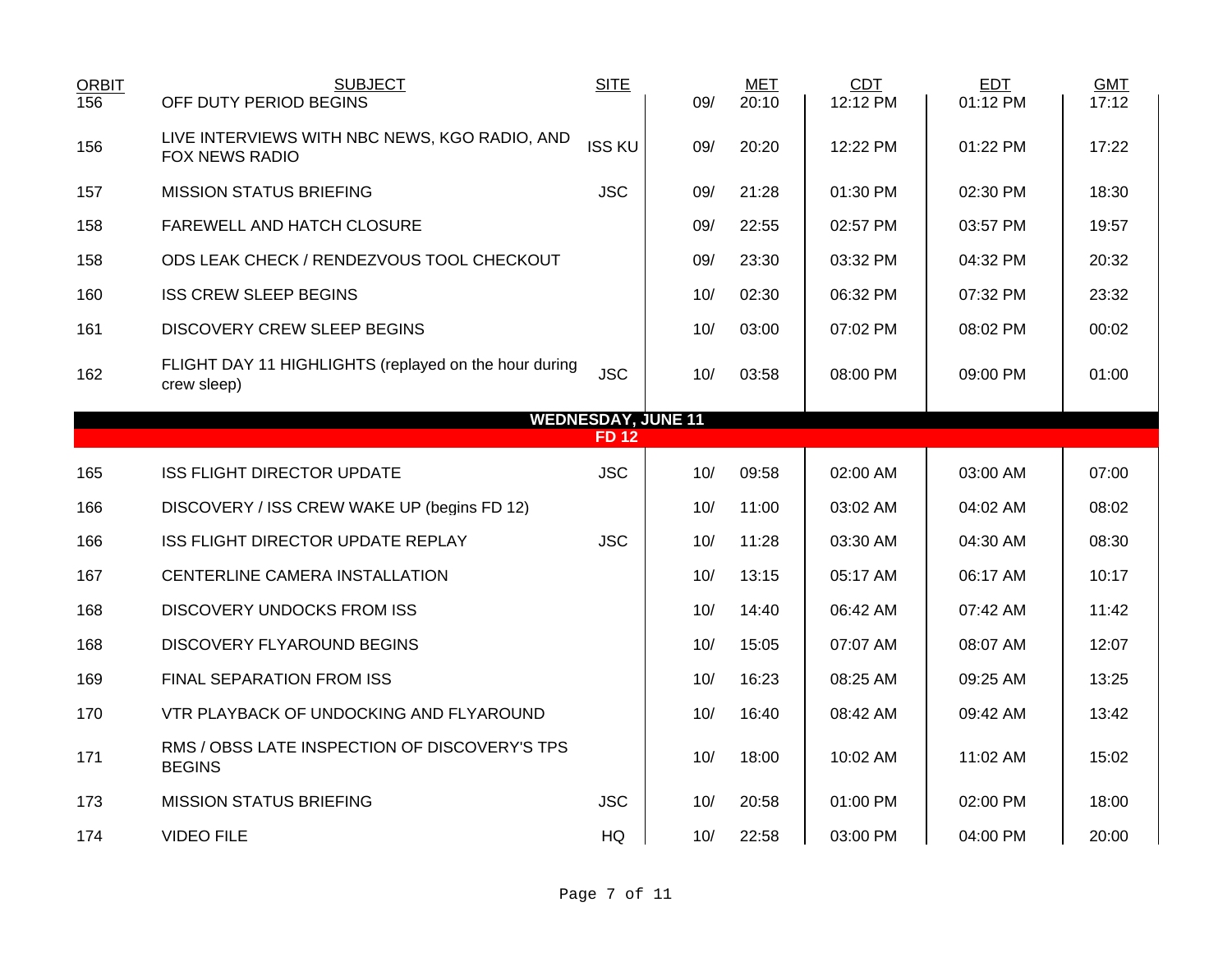| <b>ORBIT</b> | <b>SUBJECT</b>                                                                     | <b>SITE</b>              |     | <b>MET</b> | CDT      | <b>EDT</b> | <b>GMT</b> |  |
|--------------|------------------------------------------------------------------------------------|--------------------------|-----|------------|----------|------------|------------|--|
| 176          | DISCOVERY / ISS CREW SLEEP BEGINS                                                  |                          | 11/ | 02:30      | 06:32 PM | 07:32 PM   | 23:32      |  |
| 176          | FLIGHT DAY 12 HIGHLIGHTS (replayed on the hour during<br>crew sleep)               | <b>JSC</b>               | 11/ | 02:58      | 07:00 PM | 08:00 PM   | 00:00      |  |
|              |                                                                                    | <b>THURSDAY, JUNE 12</b> |     |            |          |            |            |  |
|              |                                                                                    | $FD$ 13                  |     |            |          |            |            |  |
| 181          | DISCOVERY CREW WAKE UP (begins FD 13)                                              |                          | 11/ | 10:30      | 02:32 AM | 03:32 AM   | 07:32      |  |
| 183          | OFF DUTY PERIOD BEGINS                                                             |                          | 11/ | 13:00      | 05:02 AM | 06:02 AM   | 10:02      |  |
| 187          | <b>VIDEO FILE</b>                                                                  | <b>HQ</b>                | 11/ | 18:58      | 11:00 AM | 12:00 PM   | 16:00      |  |
| 188          | LIVE INTERVIEWS WITH ESPN AND ABC NEWS                                             | <b>TDRE</b>              | 11/ | 20:30      | 12:32 PM | 01:32 PM   | 17:32      |  |
| 189          | <b>OBSS BERTH</b>                                                                  |                          | 11/ | 21:00      | 01:02 PM | 02:02 PM   | 18:02      |  |
| 189          | <b>RMS POWERDOWN</b>                                                               |                          | 11/ | 22:00      | 02:02 PM | 03:02 PM   | 19:02      |  |
| 189          | POST MMT BRIEFING                                                                  | <b>JSC</b>               | 11/ | 22:28      | 02:30 PM | 03:30 PM   | 19:30      |  |
| 191          | <b>DISCOVERY CREW SLEEP BEGINS</b>                                                 |                          | 12/ | 02:00      | 06:02 PM | 07:02 PM   | 23:02      |  |
| 192          | FLIGHT DAY 13 HIGHLIGHTS (replayed on the hour during<br><b>JSC</b><br>crew sleep) |                          | 12/ | 02:58      | 07:00 PM | 08:00 PM   | 00:00      |  |
|              |                                                                                    | <b>FRIDAY, JUNE 13</b>   |     |            |          |            |            |  |
|              |                                                                                    | <b>FD 14</b>             |     |            |          |            |            |  |
| 197          | DISCOVERY CREW WAKE UP (begins FD 14)                                              |                          | 12/ | 10:00      | 02:02 AM | 03:02 AM   | 07:02      |  |
| 199          | <b>CABIN STOWAGE BEGINS</b>                                                        |                          | 12/ | 13:05      | 05:07 AM | 06:07 AM   | 10:07      |  |
| 199          | <b>FCS CHECKOUT</b>                                                                |                          | 12/ | 13:35      | 05:37 AM | 06:37 AM   | 10:37      |  |
| 200          | <b>RCS HOT-FIRE TEST</b>                                                           |                          | 12/ | 14:45      | 06:47 AM | 07:47 AM   | 11:47      |  |
| 200          | <b>ORBIT ADJUST BURN</b>                                                           |                          | 12/ | 15:25      | 07:27 AM | 08:27 AM   | 12:27      |  |
| 201          | <b>CREW DEORBIT PREPARATION BRIEFING</b>                                           |                          | 12/ | 17:05      | 09:07 AM | 10:07 AM   | 14:07      |  |
|              |                                                                                    |                          |     |            |          |            |            |  |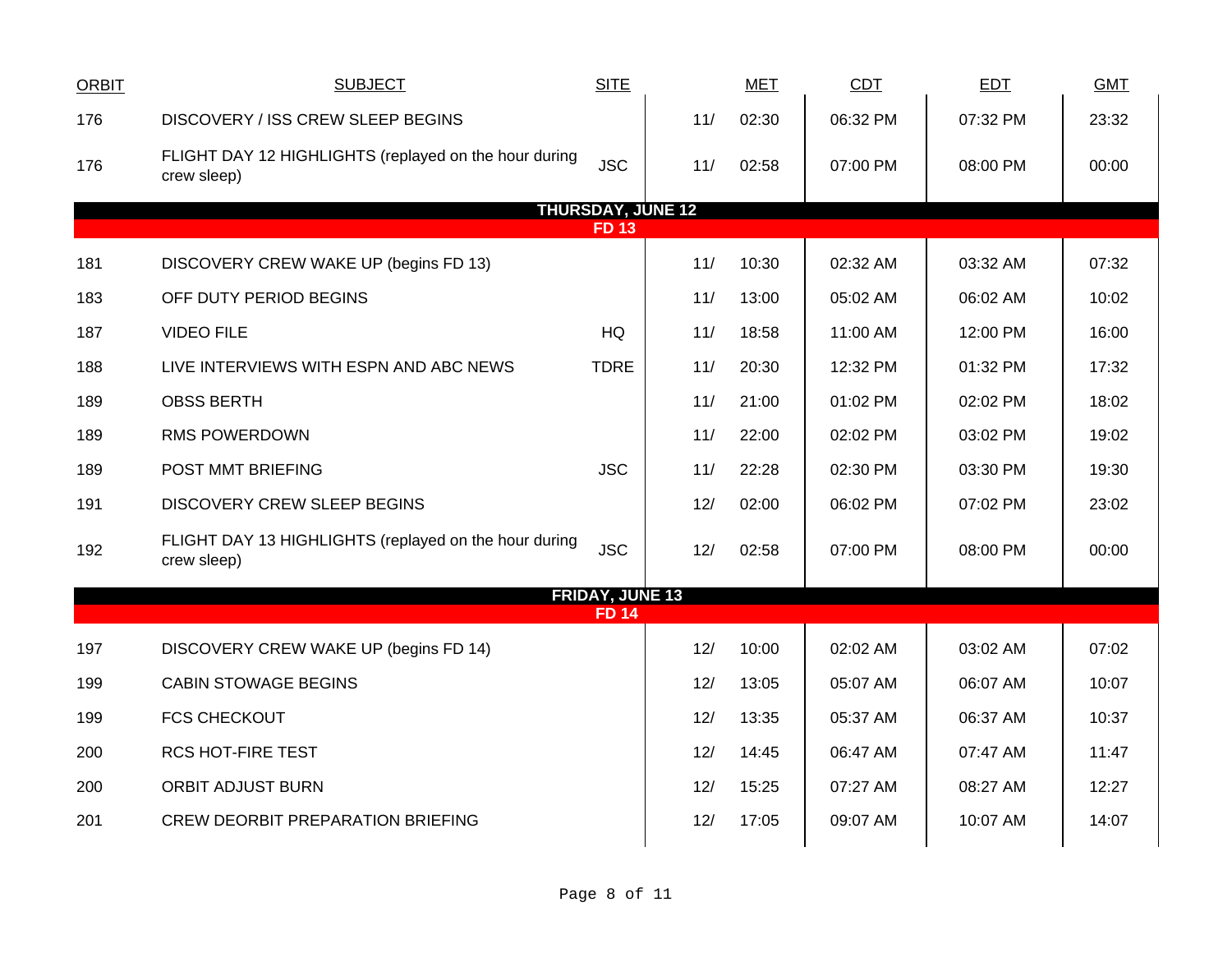| <b>ORBIT</b>             | <b>SUBJECT</b>                                                                          | <b>SITE</b> |     | <b>MET</b> | <b>CDT</b>      | <b>EDT</b> | <b>GMT</b> |  |  |  |
|--------------------------|-----------------------------------------------------------------------------------------|-------------|-----|------------|-----------------|------------|------------|--|--|--|
| 202                      | LIVE INTERVIEWS WITH CBS NEWS, WCBS RADIO,<br>AND WINS RADIO                            | <b>TDRE</b> | 12/ | 18:35      | 10:37 AM        | 11:37 AM   | 15:37      |  |  |  |
| 203                      | <b>VIDEO FILE</b>                                                                       | <b>HQ</b>   | 12/ | 19:28      | 11:30 AM        | 12:30 PM   | 16:30      |  |  |  |
| 204                      | REISMAN'S RECUMBENT SEAT SET UP                                                         |             | 12/ | 20:55      | 12:57 PM        | 01:57 PM   | 17:57      |  |  |  |
| 204                      | <b>MISSION STATUS BRIEFING</b>                                                          | <b>JSC</b>  | 12/ | 20:58      | 01:00 PM        | 02:00 PM   | 18:00      |  |  |  |
| 205                      | KU-BAND ANTENNA STOWAGE                                                                 |             | 12/ | 22:00      | 02:02 PM        | 03:02 PM   | 19:02      |  |  |  |
| 206                      | DELTA 2 / OSTM PRELAUNCH MISSION BRIEFING                                               | <b>VAFB</b> | 12/ | 22:58      | 03:00 PM        | 04:00 PM   | 20:00      |  |  |  |
| 206                      | DELTA 2 / OSTM PRELAUNCH SCIENCE BRIEFING                                               | <b>VAFB</b> | 12/ | 23:58      | 04:00 PM        | 05:00 PM   | 21:00      |  |  |  |
| 207                      | <b>DISCOVERY CREW SLEEP BEGINS</b>                                                      |             | 13/ | 01:30      | 05:32 PM        | 06:32 PM   | 22:32      |  |  |  |
| 207                      | FLIGHT DAY 14 HIGHLIGHTS (replayed on the hour during<br>crew sleep)                    | <b>JSC</b>  | 13/ | 01:58      | 06:00 PM        | 07:00 PM   | 23:00      |  |  |  |
| <b>SATURDAY, JUNE 14</b> |                                                                                         |             |     |            |                 |            |            |  |  |  |
|                          |                                                                                         |             |     |            |                 |            |            |  |  |  |
|                          |                                                                                         | <b>FD15</b> |     |            |                 |            |            |  |  |  |
| 212                      | DISCOVERY CREW WAKE UP (begins FD 15)                                                   |             | 13/ | 09:30      | 01:32 AM        | 02:32 AM   | 06:32      |  |  |  |
| 214                      | DEORBIT PREPARATIONS BEGIN                                                              |             | 13/ | 12:55      | 04:57 AM        | 05:57 AM   | 09:57      |  |  |  |
| 215                      | PAYLOAD BAY DOOR CLOSING                                                                |             | 13/ | 14:29      | 06:31 AM        | 07:31 AM   | 11:31      |  |  |  |
| 217                      | <b>DEORBIT BURN</b>                                                                     |             | 13/ | 17:09      | 09:11 AM        | 10:11 AM   | 14:11      |  |  |  |
| 218                      | MILA C-BAND RADAR ACQUISITION OF DISCOVERY                                              |             | 13/ | 17:58      | 10:00 AM        | 11:00 AM   | 15:00      |  |  |  |
| 218                      | <b>KSC LANDING</b>                                                                      | <b>KSC</b>  | 13/ | 18:11      | 10:13 AM        | 11:13 AM   | 15:13      |  |  |  |
|                          | POST-LANDING NEWS CONFERENCE                                                            | <b>KSC</b>  |     |            | NET L+2 HRS.    |            |            |  |  |  |
|                          | ENTRY FLIGHT CONTROL TEAM VIDEO REPLAY<br>(replayed after Post-Landing News Conference) | <b>JSC</b>  |     |            | $\sim$ L+3 HRS. |            |            |  |  |  |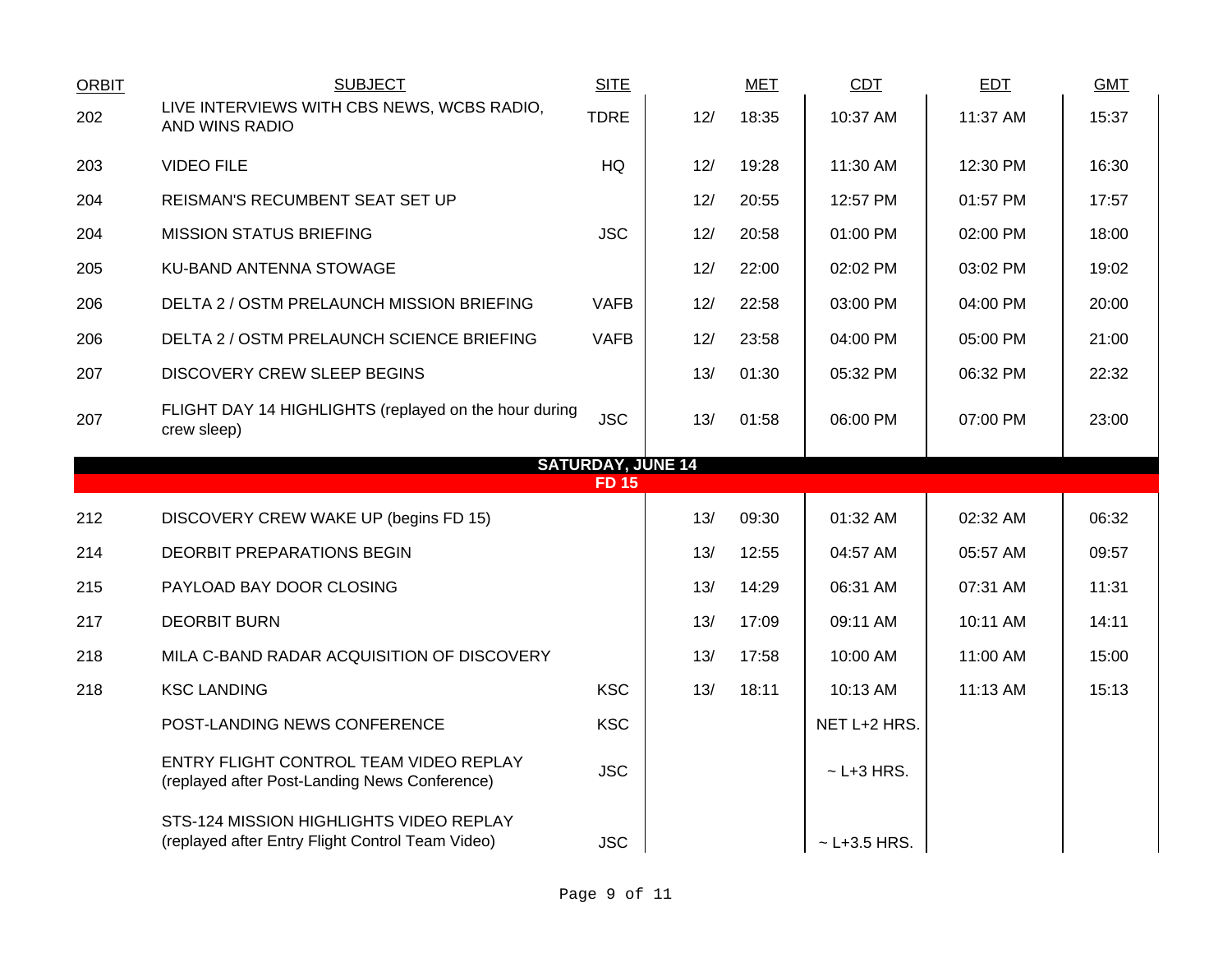| ORBIT                                                                                                                                                                                                                                                | <b>SUBJECT</b>                                                                                                                                                                                                                                                                                                                                                                                                                                                                                                                                                                                                                                                                                                                                                                                                                                                                                                                                                                                                                     | <b>SITE</b> | <b>MET</b> | <b>CDT</b>     | <b>EDT</b> | <b>GMT</b> |  |  |  |  |  |
|------------------------------------------------------------------------------------------------------------------------------------------------------------------------------------------------------------------------------------------------------|------------------------------------------------------------------------------------------------------------------------------------------------------------------------------------------------------------------------------------------------------------------------------------------------------------------------------------------------------------------------------------------------------------------------------------------------------------------------------------------------------------------------------------------------------------------------------------------------------------------------------------------------------------------------------------------------------------------------------------------------------------------------------------------------------------------------------------------------------------------------------------------------------------------------------------------------------------------------------------------------------------------------------------|-------------|------------|----------------|------------|------------|--|--|--|--|--|
|                                                                                                                                                                                                                                                      | STS-124 CREW NEWS CONFERENCE (may be<br>postponed or cancelled)                                                                                                                                                                                                                                                                                                                                                                                                                                                                                                                                                                                                                                                                                                                                                                                                                                                                                                                                                                    | <b>KSC</b>  |            | NET L+4.5 HRS  |            |            |  |  |  |  |  |
|                                                                                                                                                                                                                                                      | VIDEO B-ROLL OF REISMAN IN CREW QUARTERS<br>(pending availability)                                                                                                                                                                                                                                                                                                                                                                                                                                                                                                                                                                                                                                                                                                                                                                                                                                                                                                                                                                 | <b>KSC</b>  |            | NET L+6.5 HRS. |            |            |  |  |  |  |  |
|                                                                                                                                                                                                                                                      |                                                                                                                                                                                                                                                                                                                                                                                                                                                                                                                                                                                                                                                                                                                                                                                                                                                                                                                                                                                                                                    |             |            |                |            |            |  |  |  |  |  |
|                                                                                                                                                                                                                                                      |                                                                                                                                                                                                                                                                                                                                                                                                                                                                                                                                                                                                                                                                                                                                                                                                                                                                                                                                                                                                                                    |             |            |                |            |            |  |  |  |  |  |
|                                                                                                                                                                                                                                                      | <b>DEFINITION OF TERMS</b>                                                                                                                                                                                                                                                                                                                                                                                                                                                                                                                                                                                                                                                                                                                                                                                                                                                                                                                                                                                                         |             |            |                |            |            |  |  |  |  |  |
| AMC:<br>ATV:<br>CDRA:<br>CDT:<br>Destiny:<br>EMU:<br>ETCS:<br>ESA:<br>ESP:<br>EDT:<br>ETVCG:<br>EVA:<br>FCS:<br>FD:<br>GLAST:<br>GMT:<br>HQ:<br>ISS:<br>JAXA:<br>JEM-PM:<br><b>JEM RMS:</b><br>JLP:<br>JSC:<br>JTVE:<br>KSC:<br>Ŀ.<br>LIMO:<br>MECO: | <b>Americom Satellite</b><br><b>Automated Transport Vehicle</b><br>Carbon Dioxide Removal Assembly in U.S. Destiny Laboratory<br><b>Central Daylight Time</b><br>U.S. Laboratory on ISS<br><b>Extravehicular Mobility Unit</b><br><b>External Thermal Control System</b><br>European Space Agency<br><b>External Stowage Platform</b><br>Eastern Daylight Time<br><b>External Television Camera Group</b><br><b>Extravehicular Activity</b><br><b>Flight Control System</b><br><b>Flight Day</b><br>Gamma-ray Large Area Space Telescope<br><b>Greenwich Mean Time</b><br><b>NASA Headquarters</b><br><b>International Space Station</b><br>Japan Aerospace and Exploration Agency<br>Japanese Experiment Module - Pressurized Module (KIBO)<br>Japanese Experiment Module - Remote Manipulator System<br>Japanese Logistics Module - Pressurized Section<br>Johnson Space Center<br>Japanese Television Equipment<br>Kennedy Space Center<br>Launch or Landing time<br>Live Interview Media Outlet channel<br>Main Engine Cut-Off |             |            |                |            |            |  |  |  |  |  |